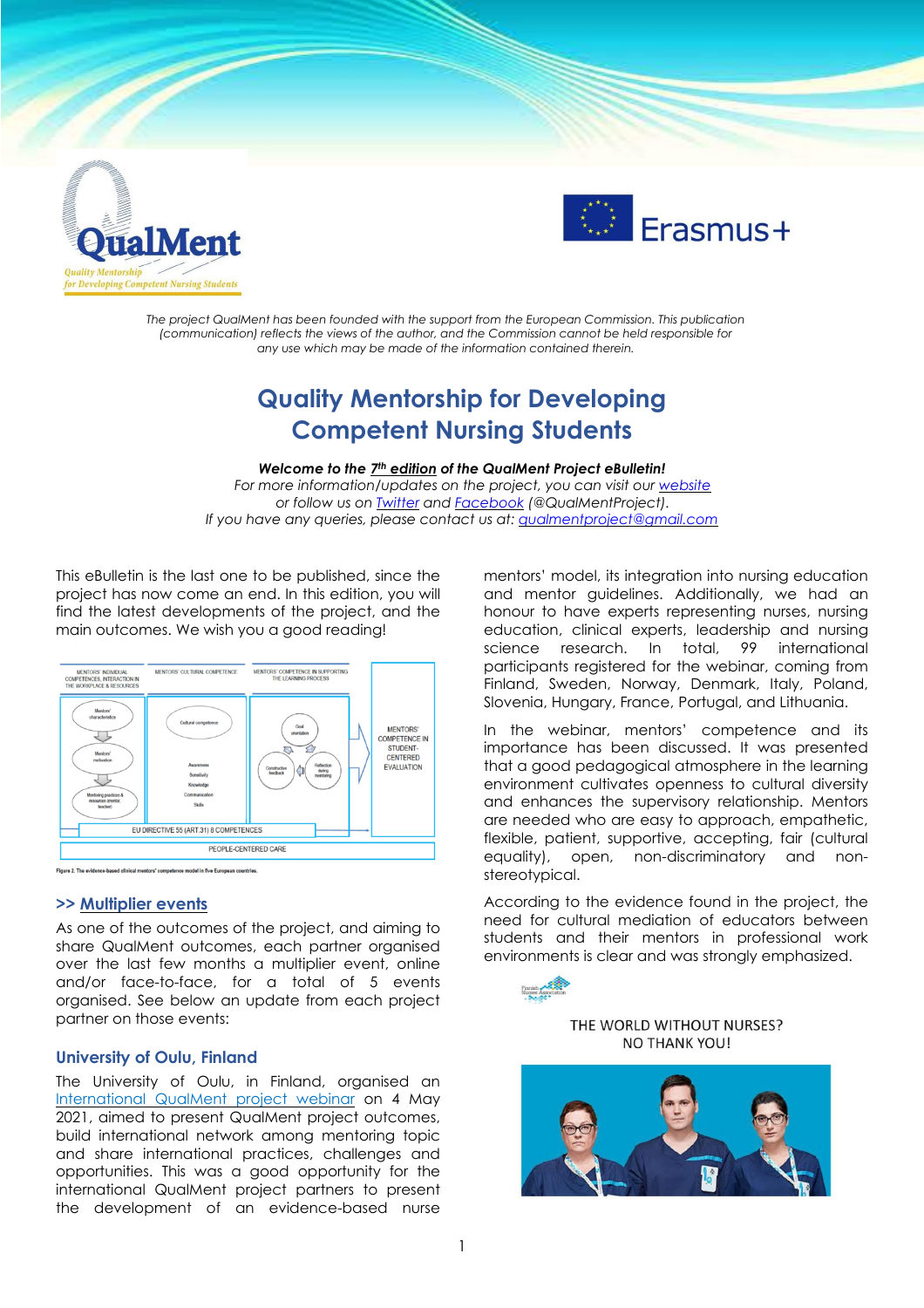The need of nurses and building of support to nurses was brought up by Dr Nina Hahtela, President of the Finnish Nurses Association and Vice-President of the European Federation of Nurses Associations. Dr Hahtela emphasized the global mass trauma experienced by nurses working in the COVID-19 response, as according to ICN. The situation presented by ICN showed that nurses have to deal with high workloads, they have increased patient dependency and mortality, occupational burnout, inadequate personal protective equipment, the fear of spreading the virus to families and relatives, an increase in violence and discrimination against nurses, COVID-19 denial, and the propagation of misinformation. She also reminded that we cannot survive without nurses, of which WHO reported to have a potential shortfall of 14 million by 2030.

# **Lithuanian University of Health Sciences, Lithuania**

The QualMent [multiplier](https://www.qualment.eu/multiplier-event-29-april-2021-kaunas-lithuania/) event "quality mentorship for developing competent nursing students" was organised by the Lithuanian University of Health Sciences (LSMU) on 29 April 2021.



The various interested parties were invited and participated: president of Lithuanian Nurses' Organisation, educators from nursing programs at colleges and universities, nurse managers from teaching hospitals, practicing nurses and mentors, nursing students. With the opening remark prof. Aurelija Balževičienė, a head of nursing clinic at LSMU, highlighted the value of QualMent project for nursing education in Lithuania. She noticed that even the mentorship in nursing in our country started to be developed in 2009, it is timely to provide advance level training for Lithuanian nursing mentors.

#### Nursing education in Poland



Invited speaker, prof. Beata Dobrowolska, from the University of Dublin (Poland) shared the Polish case of clinical mentorship in nursing education in the European context. Nursing education and mentors' training in Poland was discussed underlying the need for standard mentors' education in the country. It was recognised that QualMent Advanced level mentors' training program will suit this need very well. Prof. Kristina Mikkonen, Finnish QualMent partner, spoke about mentoring competence and presented QualMent mentorship model.

Other lectures from Klaipėda College (dr. Asta Mažionienė) and Kaunas University clinics (dr. Daiva Zagurskienė) shared their views on students' learning in practice and mentors' duties, organization of clinical practice and nurses' capacities to supervise students. It was recognized that QualMent program will definitely serve as a tool to improve mentors' competence, especially in culturally safe care and supervision, reflective practice and effective assessment.

Lithuanian partners prof. Olga Riklikienė and doctoral student Erika Juškauskienė talked about quality dimensions of nursing mentorship and their reflection in the content of QualMent mentors' training program. Erika and nursing student Ona Samaitė shared the information about innovative aspects of QualMent mentors' training program and presented results on mentors' satisfaction with training during QualMent program piloting. At the end of the conference the most important issues of nursing students' clinical training and registered nurses' participation in this process were discussed.

#### **College of Nursing in Celje, Slovenia**

On 10 June 2021, a [multiplier](https://www.qualment.eu/multiplier-event-10-june-2021-celje-slovenia/) event was held at College of Nursing in Celje. The event, which aim was to present the results of the QualMent project in Slovenia was entitled *"Mentors with advanced knowledge are key to the quality mentoring process of nursing students"*.



We were very pleased that welcome speeches were presented by Vesna Zupančič from Ministry of Health, Franci Janžekovič from Ministry of Education, Science and Sport, Paul de Raeve, Secretary General of the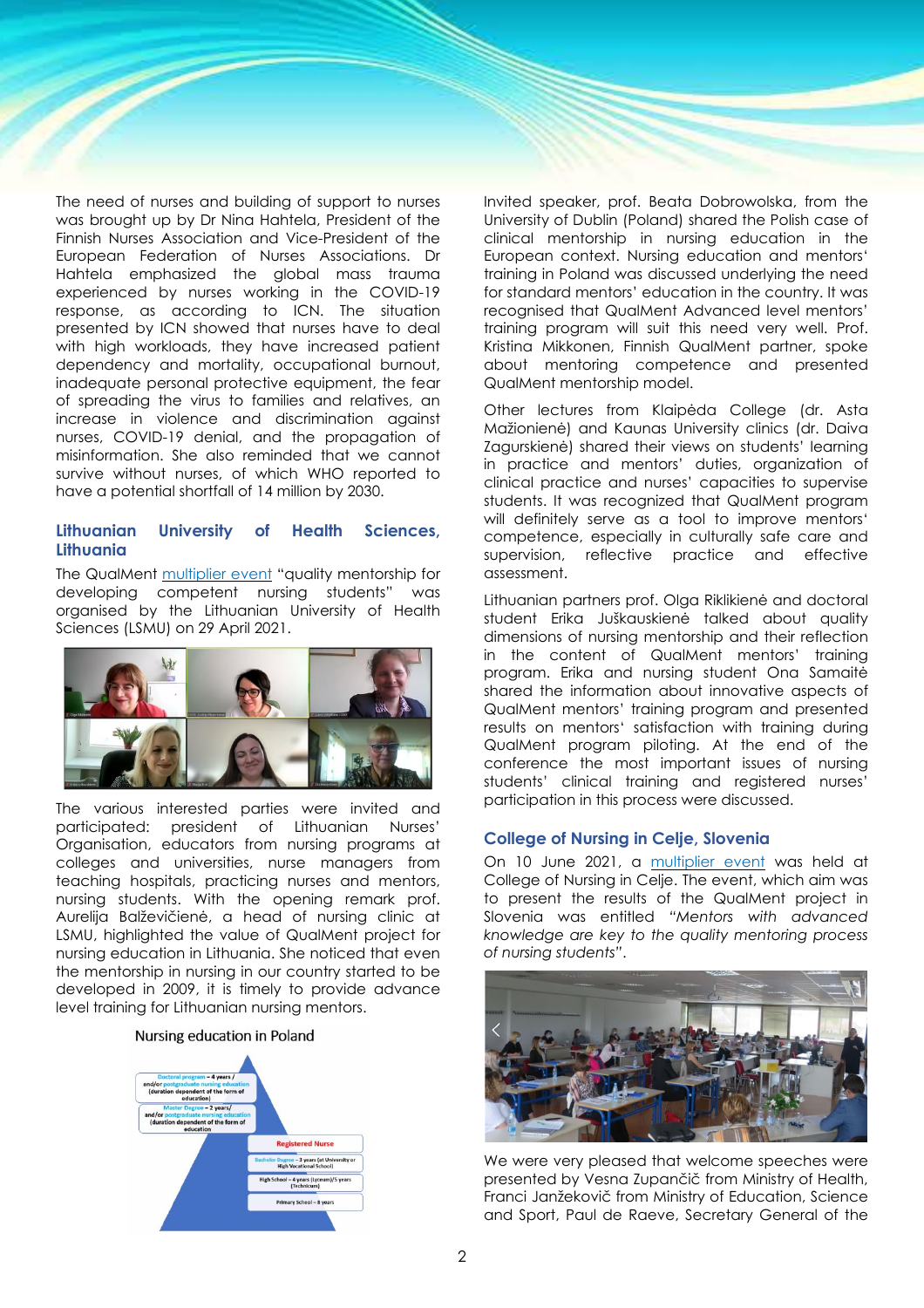

European Federation of Nurses Associations and Monika Ažman, president of the Slovenian Nurses and Midwifes Association.

Invited lecturers presented the QualMent project, evidence-based development of the mentoring model, roles and responsibilities of mentors in clinical setting, experiential learning, the importance of continuous feedback and intercultural competencies.



Mentors who successfully completed the training programme within the QualMent project presented changes in the mentoring process as a result of new knowledge and their view of the mentoring process and their role in it. Among the conference speakers was also a third-year student of the College of Nursing in Celje, who presented the experience of the mentoring process from the point of view of a nursing student. At the end of the event, model and guidelines for implementing quality mentoring were presented. Altogether 58 participants attended the event.



## **Alicante University, Spain**

The [Multiplier](https://www.qualment.eu/multiplier-event-26-may-2021-alicante-spain/) Event Quality Mentorship for Developing Competent Nursing Students was celebrated on 26 May 2021 at the University of Alicante (Spain). It was organized by Spanish partners, M. Flores Vizcaya-Moreno and Rosa M. Pérez-Cañaveras, with the collaboration of Montserrat Angulo Perea (President of the Official College of Nursing of Alicante), Francisco J. Gómez Vitero (Vice-president of the Official College of Nursing of Alicante) and Sofía Berlanga Fernández (Multiprofessional Teaching Unit for Family and Community Care Costa Ponent, Barcelona).

In this face-to-face, and online meeting, on the same date and time, there were a total of 23 face-to-face participants in the University of Alicante and 31 participants in a Google Meet classroom. During the event, the organizer used Twitter for the dissemination of the exciting issues lectures.



The event main objective was QualMent Project output's dissemination. In addition, the programme included topics as "The high-quality mentor's competence course in Alicante: adapting teaching to COVID pandemic", "Mentors' competence in undergraduate nursing student's education in Spain", "Mentors' competence in midwifery education in Spain", "Mentors' competence in familiar and community nursing speciality education in Spain", "The role of professional associations in regulated professions: accreditation of mentors in nursing" or "Social media and innovative educational strategies in the clinical learning environment. Narrowing the gap between Boomers, Generation X, Millennials and Generation Z".

### **European Federation of Nurses Associations, Belgium**

Organised together with the European Federation of Nurses Associations (EFN), the European Federation of Educators in Nursing Science (FINE) and the European Nursing Students Association (ENSA), the online [QualMent](https://www.qualment.eu/multiplier-event-17-june-2021-online-brussels/) Multiplier event, that took place on 17 June 2021, brought together 85 participants from frontline nurse mentors, nursing students and from FINE members - nursing educators.



The event provided an insight on the project developments and its successful outcomes, namely 'Clinical mentors' competence model' through a course of mentorship competences and guidelines